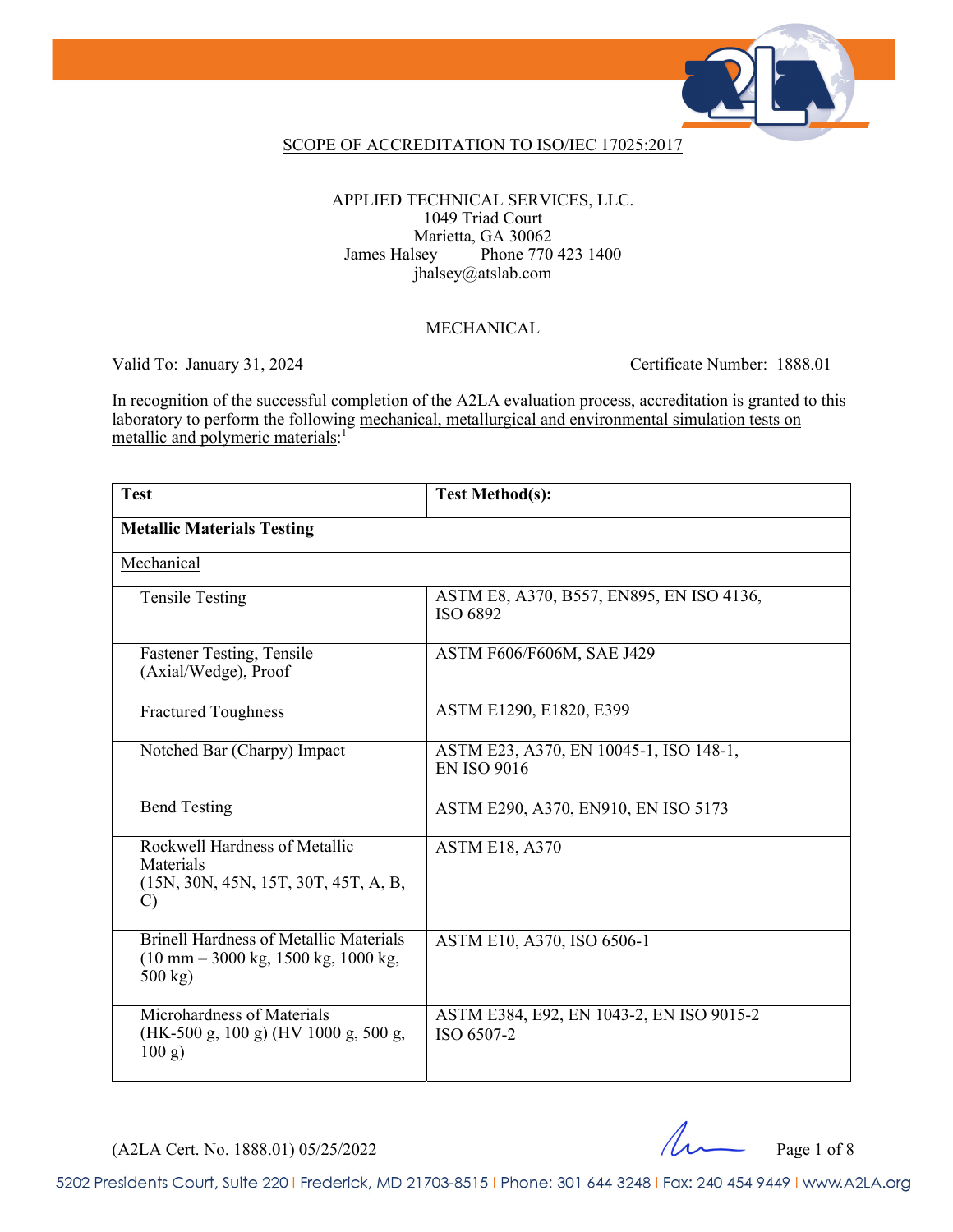| <b>Test</b>                                                | <b>Test Method(s):</b>                                                                                                                                                                                                                                                                                                                                                                                                                                                                                                                                                                                                                                                                                                                                                 |
|------------------------------------------------------------|------------------------------------------------------------------------------------------------------------------------------------------------------------------------------------------------------------------------------------------------------------------------------------------------------------------------------------------------------------------------------------------------------------------------------------------------------------------------------------------------------------------------------------------------------------------------------------------------------------------------------------------------------------------------------------------------------------------------------------------------------------------------|
| <b>Vickers Macrohardness</b><br>$(HV-5000 g, 1000 g)$      | ASTM E92, EN 1043-1,<br>ISO 6507-1, EN ISO 9015-1                                                                                                                                                                                                                                                                                                                                                                                                                                                                                                                                                                                                                                                                                                                      |
| Leeb Hardness                                              | ASTM A956                                                                                                                                                                                                                                                                                                                                                                                                                                                                                                                                                                                                                                                                                                                                                              |
| Metallographic Analysis                                    |                                                                                                                                                                                                                                                                                                                                                                                                                                                                                                                                                                                                                                                                                                                                                                        |
| Case Depth (Optical and Effective)                         | ATS MAT-P-905, SAE J423, ASM HBK, Vol 9 (9 <sup>th</sup><br>edition), Vol 7 ( $8th$ edition)                                                                                                                                                                                                                                                                                                                                                                                                                                                                                                                                                                                                                                                                           |
| Decarburization Depth                                      | ASTM E1077                                                                                                                                                                                                                                                                                                                                                                                                                                                                                                                                                                                                                                                                                                                                                             |
| Ferrite Percent in Stainless Steels                        | ASTM E562                                                                                                                                                                                                                                                                                                                                                                                                                                                                                                                                                                                                                                                                                                                                                              |
| Grain Size                                                 | <b>ASTM E112</b>                                                                                                                                                                                                                                                                                                                                                                                                                                                                                                                                                                                                                                                                                                                                                       |
| Image Analysis                                             | ASTM E1245                                                                                                                                                                                                                                                                                                                                                                                                                                                                                                                                                                                                                                                                                                                                                             |
| <b>Inclusion Evaluation</b>                                | ASTM E45, E3                                                                                                                                                                                                                                                                                                                                                                                                                                                                                                                                                                                                                                                                                                                                                           |
| Microstructure of Graphite in Iron                         | ASTM A247                                                                                                                                                                                                                                                                                                                                                                                                                                                                                                                                                                                                                                                                                                                                                              |
| <b>Welding and Joining Evaluation</b>                      |                                                                                                                                                                                                                                                                                                                                                                                                                                                                                                                                                                                                                                                                                                                                                                        |
| Macroscopic and Microscopic<br><b>Examination of Welds</b> | <b>EN 1321</b>                                                                                                                                                                                                                                                                                                                                                                                                                                                                                                                                                                                                                                                                                                                                                         |
| Weld and Braze Evaluation and<br>Qualification             | AMS-STD-1595; API 1104;<br>ASME Sec. III, VIII, IX;<br>AWS B2.1/B2.1M, B2.2/B2.2M, D1.1/D1.1M,<br>D1.2/D1.2M, D1.3/D1.3M, D1.4/D1.4M,<br>AASHTO AWS D1.5/D1.5M, D1.6/D1.6M, D1.9/D1.9M,<br>D9.1/D9.1M, D14.1/D14.1M, D14.3/D14.3M,<br>D14.4/D14.4M, D14.6/D14.6M, D15.1/D15.1M,<br>D17.1/D17.1M, D17.2/D17.2M, D17.3/D17.3M, D3.6,<br>D18.1/D18.1M;<br>ISO 15614-1; BS EN287-1, BS EN 288-8, BS EN 1418,<br>BS EN 287-2 (Canceled $12/17/04$ ) <sup>3</sup> ,<br>DIN-EN 15085-2, EN ISO 15613, EN ISO 15614-2, EN<br>ISO 15614-8, EN ISO 15614-11, EN ISO 9606-1, EN ISO<br>9606-2, EN ISO 9606-3, EN ISO 9606-4; MIL-STD-248D,<br>MIL-STD-1595A, MIL-STD-2219, NAVSEA S9074-AQ-<br>GIB-010/248; NACE MR0175/ISO15156-1, 15156-2,<br>15156-3; NACE MR0103; NACE SP0472 |
| <b>Structural Evaluation</b>                               |                                                                                                                                                                                                                                                                                                                                                                                                                                                                                                                                                                                                                                                                                                                                                                        |
| ICC Buckling Test for Cold Formed<br>Assembled Columns     | ATS MAT-P-1211                                                                                                                                                                                                                                                                                                                                                                                                                                                                                                                                                                                                                                                                                                                                                         |

(A2LA Cert. No. 1888.01) 05/25/2022 Page 2 of 8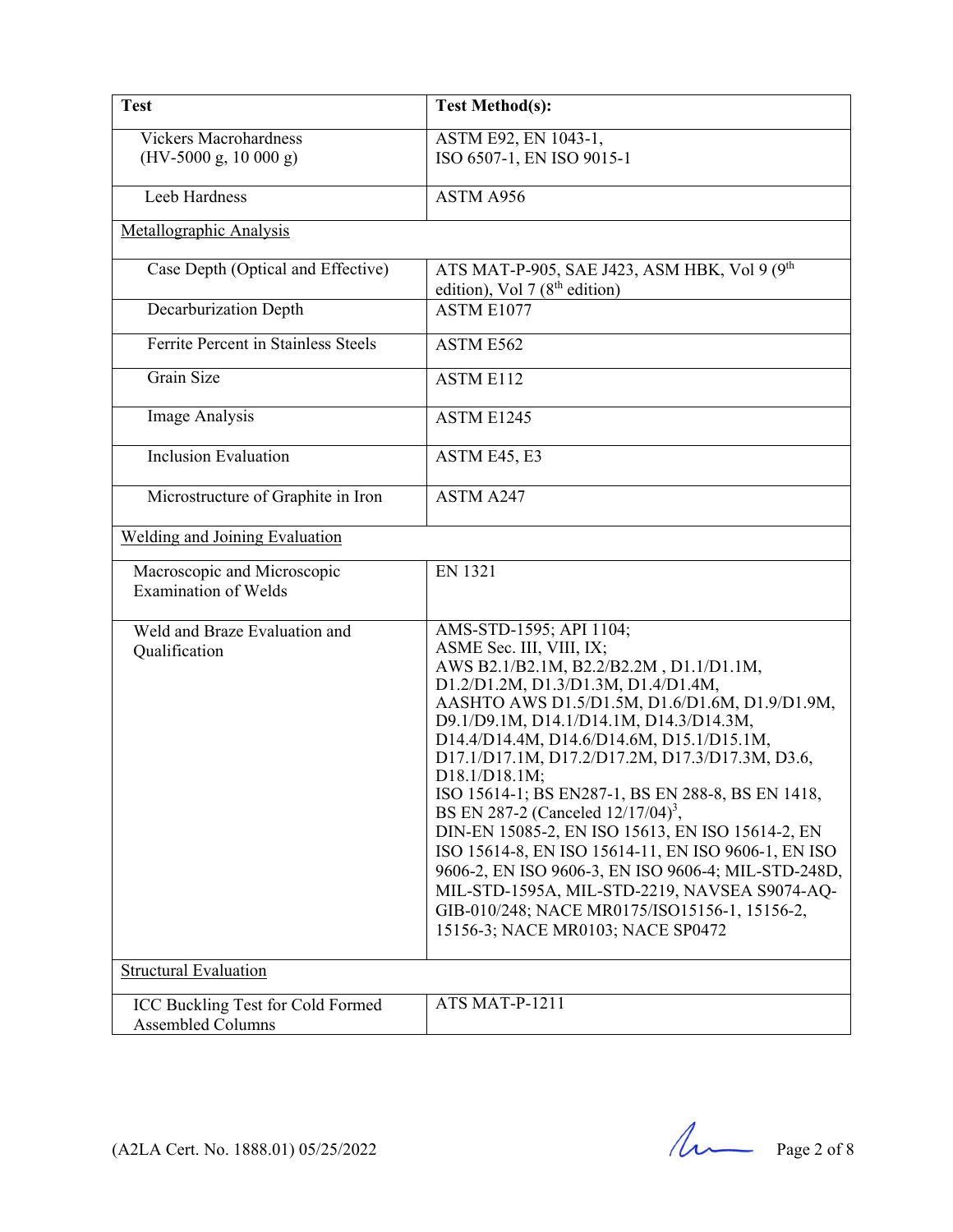| <b>Test</b>                                                                                | <b>Test Method(s):</b>                                                                                                               |
|--------------------------------------------------------------------------------------------|--------------------------------------------------------------------------------------------------------------------------------------|
| <b>Metallic Coatings</b>                                                                   |                                                                                                                                      |
| Metal and Oxide Coating Thickness                                                          | ASTM B487, B748 (SEM), ASTM B568 (XRF)                                                                                               |
| Weight [Mass] of Coating on Iron and<br>Steel Articles with Zinc or Zinc-Alloy<br>Coatings | ASTM A90                                                                                                                             |
| Seal Quality of Anodic Coatings on<br>Aluminum by Acid Dissolution                         | ASTM B680                                                                                                                            |
| <b>Corrosion Testing</b>                                                                   |                                                                                                                                      |
| IGA Susceptibility                                                                         | ASTM A262                                                                                                                            |
| Pitting and Crevice Corrosion<br>Resistance                                                | ASTM G48 (Methods A, C, and D)                                                                                                       |
| Failure Analysis                                                                           |                                                                                                                                      |
| Failure Investigation                                                                      | ATS MAT-P-931, ATS MAT-P-949, ATS MAT-P-959,<br>ASM HBK Vol.11 and the testing on accreditation scopes<br>1888.01, 1888.02 & 1888.04 |
| <b>SEM/EDS</b>                                                                             | ATS MAT-P-914, MAT-P-915, ASTM E1508                                                                                                 |
| Computed Tomography                                                                        | ATS MAT-P-1203                                                                                                                       |
| <b>Conductivity Measurement</b>                                                            | ASTM E1004                                                                                                                           |
| <b>Non-metallic Materials</b>                                                              |                                                                                                                                      |
| Rockwell Hardness, Plastics (HRR,<br>HRM)                                                  | ASTM D785; ISO 2039-2                                                                                                                |
| Durometer (Shore A & D)                                                                    | ASTM D2240; DIN 53505                                                                                                                |
| <b>Tensile Properties of Plastics</b>                                                      | ASTM D412, D638; ISO 527-1; DIN 53504                                                                                                |
| <b>Flexural Properties</b>                                                                 | <b>ASTM D790; ISO 178</b>                                                                                                            |
| Izod Impact (Method A)                                                                     | ASTM D256                                                                                                                            |
| <b>Tear Resistance</b>                                                                     | ASTM D624, method B, C                                                                                                               |

(A2LA Cert. No. 1888.01) 05/25/2022 Page 3 of 8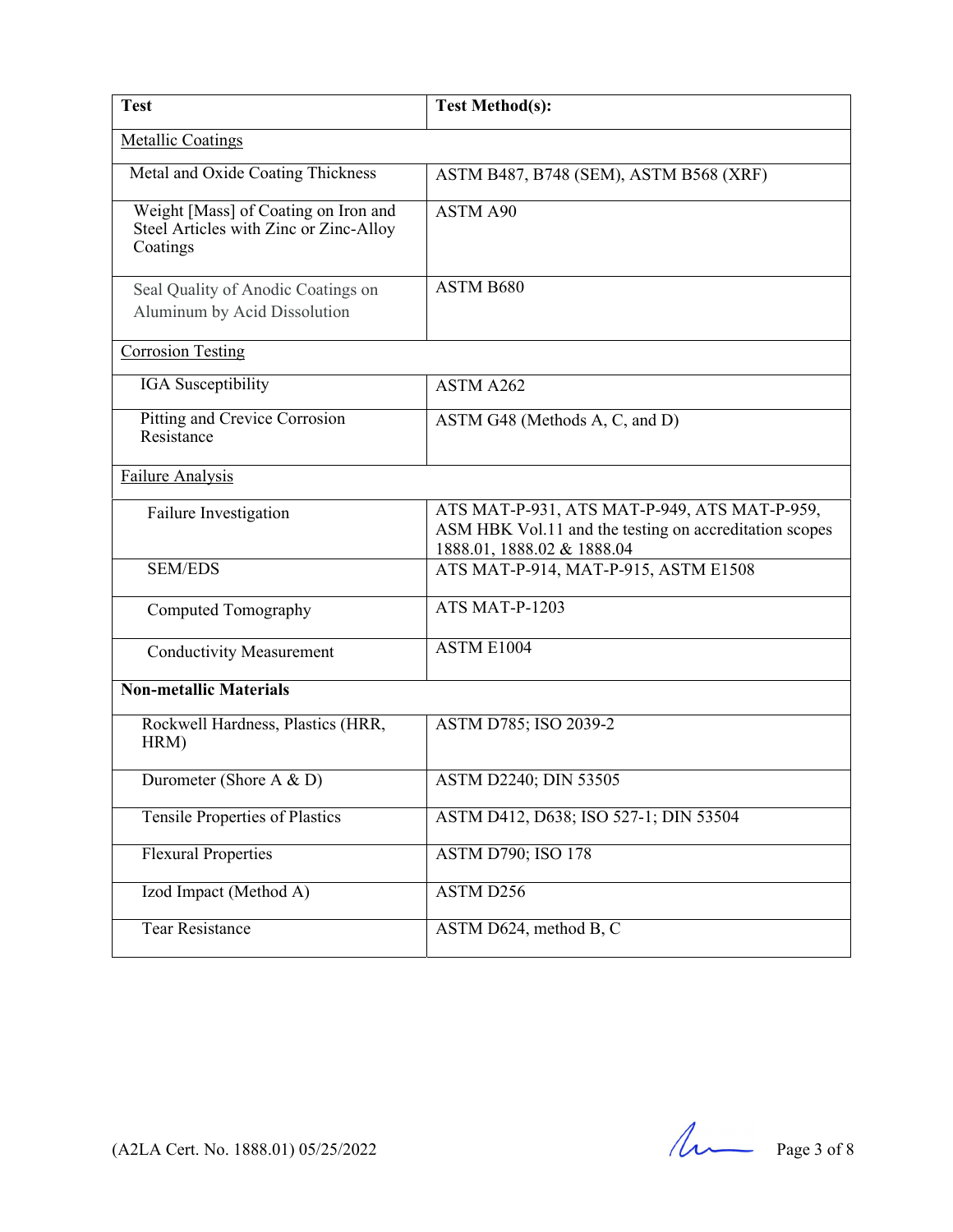| <b>Test</b>                                                                                                                                                      | <b>Test Method(s):</b>                                                                                                                                                                     |
|------------------------------------------------------------------------------------------------------------------------------------------------------------------|--------------------------------------------------------------------------------------------------------------------------------------------------------------------------------------------|
| <b>Environmental</b>                                                                                                                                             |                                                                                                                                                                                            |
| Salt Spray / Corrosion                                                                                                                                           |                                                                                                                                                                                            |
| Cyclic Salt Spray                                                                                                                                                | ASTM G85 (Appendix $1, 2, 3, 5$ )<br>MIL-STD-810H (Method 509)<br><b>SAE J1563</b><br>CETP 00.00-L-467, FLTM BI 103<br>GM 9540P, GMW 14872, GM 4298P<br>ISO 11997 (Part 2, Part 5, Part 6) |
| CASS                                                                                                                                                             | ASTM B368                                                                                                                                                                                  |
| <b>Filiform Corrosion</b>                                                                                                                                        | ASTM D2803, ISO 3665                                                                                                                                                                       |
| Neutral Salt Spray                                                                                                                                               | ASTM B117, DIN EN ISO 9227, DIN 50021, ISO 7253<br><b>MBN 10494</b>                                                                                                                        |
| Temperature / Humidity                                                                                                                                           | MIL-STD-810H (Method 501, 502, 507)<br>GM 9505P <sup>2</sup> , BMW TS 308, PrV303<br>ISO 2440, IEC 60068-2-30                                                                              |
| Shock, Vibration and Dynamics                                                                                                                                    |                                                                                                                                                                                            |
| Shock & Vibration<br>Single Axis, with Slip Table<br>20 000 lbf shock<br>12 000 lbf<br>$(5 \text{ to } 2000) \text{ Hz}$<br>Sine and Random<br>2 in peak to peak | <b>Customer Profiles</b><br>MIL-STD-810H (Method 514, 516);<br>IEC 60068-2-27; IEC 60068-2-31; 60068-2-64<br>RTCA/DO-160 (Sections 7 & 8)                                                  |
| <b>Seismic Testing</b>                                                                                                                                           | IEEE 344, GR-63-CORE, AC-156                                                                                                                                                               |
| <b>Ingress Protection</b>                                                                                                                                        |                                                                                                                                                                                            |
| IPX8 (Immerse) Ingress Protection -                                                                                                                              | IEC60529                                                                                                                                                                                   |
| <b>Environmental Exposure</b>                                                                                                                                    |                                                                                                                                                                                            |
| Altitude and Decompression Testing                                                                                                                               | MIL-STD-810 (Method 500) Procedure I, II & III<br>MIL-STD-202 (Method 105, 205)                                                                                                            |
| <b>Solar Testing</b>                                                                                                                                             | MIL-STD-810H (Method 507)<br><b>DIN 75220</b>                                                                                                                                              |
| Blowing rain, dripping rain                                                                                                                                      | MIL-STD-810H (Method 506)                                                                                                                                                                  |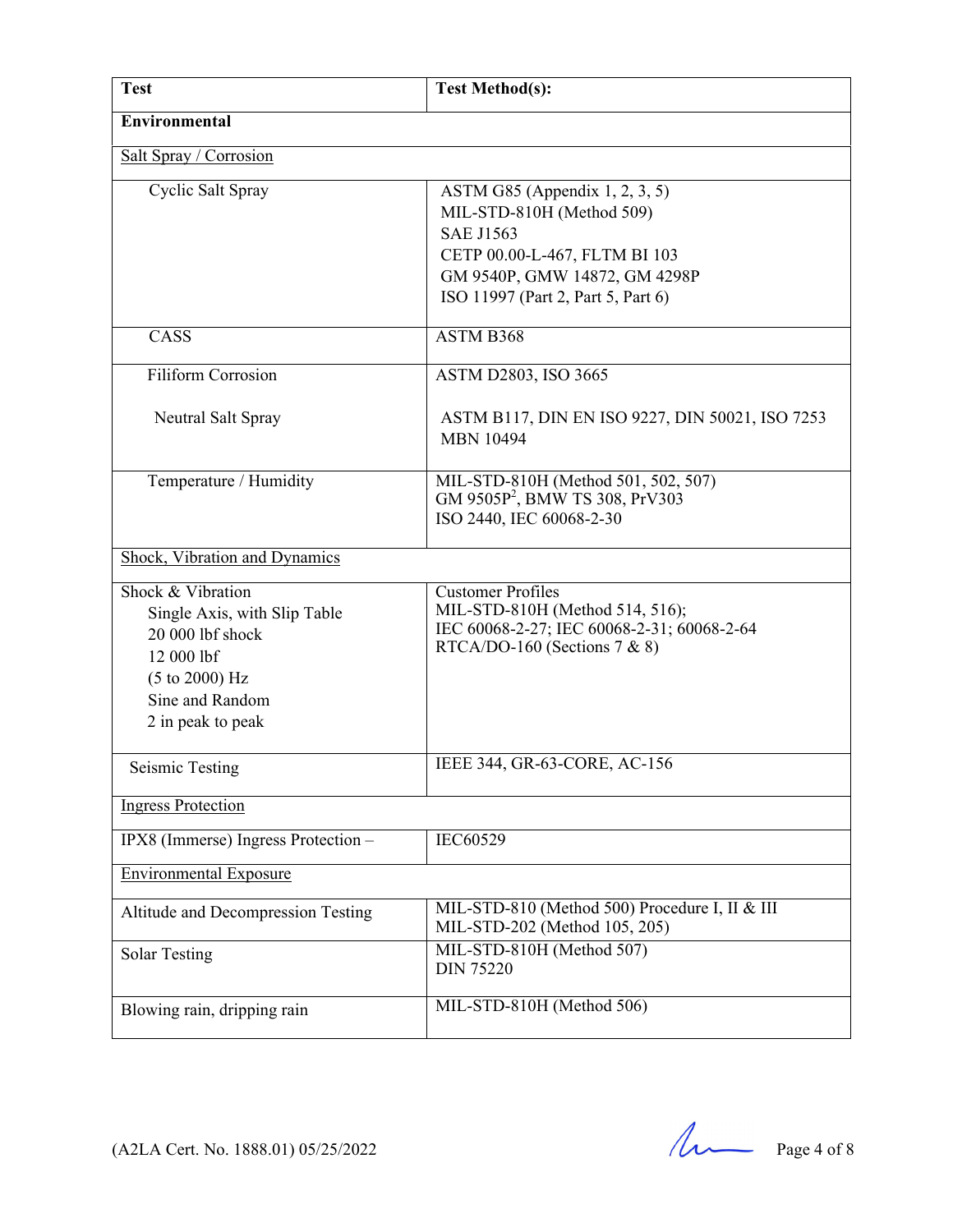| <b>Test</b>                                                                              | <b>Test Method(s):</b>                                                                                                                                                                                                                                                                                                                       |
|------------------------------------------------------------------------------------------|----------------------------------------------------------------------------------------------------------------------------------------------------------------------------------------------------------------------------------------------------------------------------------------------------------------------------------------------|
| <b>Xenon Testing</b>                                                                     | ASTM G155, ASTM D2565, ASTM D4355, ASTM<br>D4459, ASTM D6695, ASTM D7869.<br>SAE J2527, J1885, J2412; ISO 4892-2; VDA 75202,<br><b>FLTM BO 116-01</b><br>GMW3414, GMW14162<br>ISO 105-B02, 105-B04<br>PV 3929 (Florida), PV 3930 (Kalahari), PV 1303<br><b>JIS D 0205</b><br>Sections 1-6, 7.1, 7.2, 7.3, 7.4, 7.6, 7.7, 7.8, 7.9, 7.10, 8-9 |
| <b>UV</b> Testing                                                                        | ASTM G154, ASTM D4329, ASTM D4587,<br>ASTM D5894, ISO 4892-3, ISO 11507, SAE J2020                                                                                                                                                                                                                                                           |
| Fogging                                                                                  | DIN 75201, PV 3015                                                                                                                                                                                                                                                                                                                           |
| Odor                                                                                     | <b>VDA 270</b>                                                                                                                                                                                                                                                                                                                               |
| Organic Emissions of Non-Metallic<br>Materials for Automobile (Marks<br>Instrumentation) | <b>VDA 278</b>                                                                                                                                                                                                                                                                                                                               |
| Flammability                                                                             |                                                                                                                                                                                                                                                                                                                                              |
| Flammability of Interior Materials                                                       | DIN 75200; FMVSS 302; HES C206, HES D6003                                                                                                                                                                                                                                                                                                    |
| Flammability of Clothing Textiles                                                        | 16 CFR 1610, ASTM D1230                                                                                                                                                                                                                                                                                                                      |
| Flammability of Plastic Materials                                                        | <b>UL 94</b>                                                                                                                                                                                                                                                                                                                                 |
| Flammability of Toys                                                                     | ASTM F963-17-Section A5                                                                                                                                                                                                                                                                                                                      |
| Color / Gloss Testing                                                                    |                                                                                                                                                                                                                                                                                                                                              |
| Color                                                                                    | ASTM D2244, ASTM D4674, ISO 7724, ISO 3668                                                                                                                                                                                                                                                                                                   |
| <b>Specular Gloss</b>                                                                    | ASTM D523, ISO 2813                                                                                                                                                                                                                                                                                                                          |
| Paint/Coating Testing                                                                    |                                                                                                                                                                                                                                                                                                                                              |
| <b>Pencil Hardness</b>                                                                   | ASTM D3363                                                                                                                                                                                                                                                                                                                                   |
| Tape Adhesion                                                                            | ASTM D3359, FLTM BI 106, GM 9502P <sup>3</sup> ;<br><b>ISO 2409</b>                                                                                                                                                                                                                                                                          |
| Coating Impact (Gardner)                                                                 | ASTM D2794, ISO 6272-1                                                                                                                                                                                                                                                                                                                       |
| Immersion in Liquids (Paints &<br>Varnishes)                                             | $ISO 2812-1, -2, -3, -4, -5$                                                                                                                                                                                                                                                                                                                 |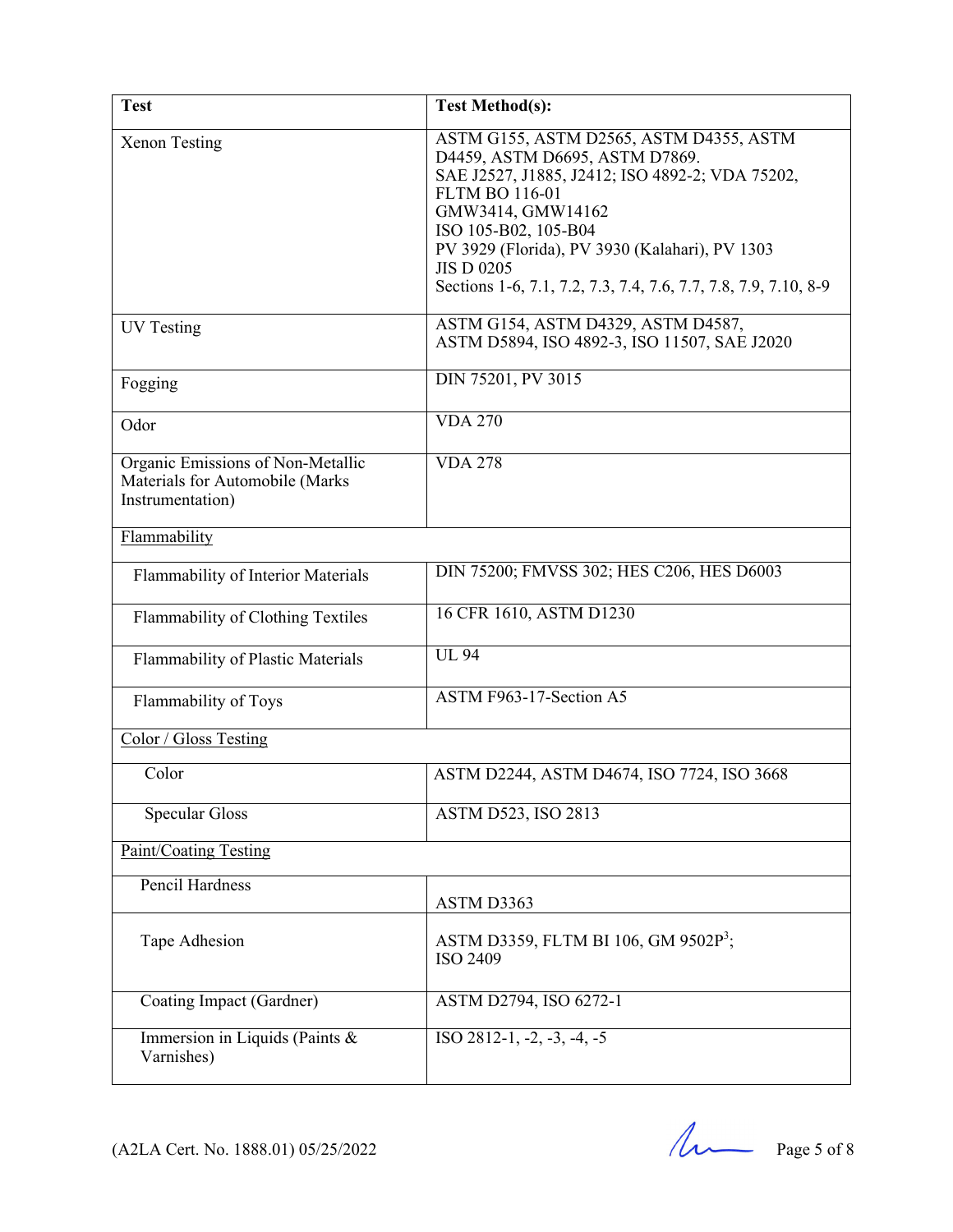| <b>Test</b>                                                 | <b>Test Method(s):</b>                                               |
|-------------------------------------------------------------|----------------------------------------------------------------------|
| Coating Mass on Anodically Coated<br>Aluminum               | <b>ASTM B137</b>                                                     |
| <b>Coating Thickness</b>                                    | ASTM D7091                                                           |
| <b>Degradation of Coatings</b>                              | ISO 4628 (Part 1, Part 2, Part 3, Part 4, Part 8)                    |
| Humidity (Condensing)                                       | ASTM D2247, D4585, ASTM D1735, GM 4465P <sup>3</sup> · ISO<br>6270-2 |
| Stone Chipping Resistance /<br>Gravelometer                 | ASTM D3170, SAE J400, DIN ISO 20567-1, Part 1                        |
| Coating for automotive industry -<br>pressure-water jetting | DIN 55662, DIN EN ISO 16925                                          |
| CPSC Testing <sup>1</sup>                                   |                                                                      |
| <b>Small Parts Testing</b>                                  | 16 CFR 1500, 16 CFR 1501                                             |
| Toy Chests                                                  | ASTM F834-08, ASTM F963-17 Section 4.41, 8.27                        |
| Toy Chest Lids and Closures                                 | ASTM F963-17 Section 8.27.1                                          |
| <b>Sound Producing Toys</b>                                 | ASTM F963-17 Section 4.5, 8.20                                       |
| <b>Small Objects</b>                                        | ASTM F963-17 Section 4.6                                             |
| Accessible Edges                                            | ASTM F963-17 Section 4.7, 16 CFR 1500.49                             |
| Projections                                                 | ASTM F963-17 Section 4.8                                             |
| <b>Accessible Points</b>                                    | ASTM F963-17 Section 4.9, 16 CFR 1500.48                             |
| Wires or Rods                                               | ASTM F963-17 Section 4.10, 8.12                                      |
| Nails and Fasteners                                         | ASTM F963-17 Section 4.11                                            |
| Folding Mechanisms and Hinges                               | ASTM F963-17 Section 4.13,                                           |
| Cords, Straps, and Elastics                                 | ASTM F963-17 Section 4.14, 8.23                                      |
| <b>Stability and Overload Requirements</b>                  | ASTM F963-17 Section 4.15, 8.15, 8.28                                |
| <b>Confined Spaces</b>                                      | <b>ASTM F963-17 Section 4.16</b>                                     |
| Wheels, Tires, and Axles                                    | ASTM F963-17 Section 4.17, 8.11                                      |
| Holes, Clearances, and Accessibility of<br>Mechanisms       | <b>ASTM F963-17 Section 4.18</b>                                     |
| <b>Simulated Protective Devices</b>                         | ASTM F963-17 Section 4.19                                            |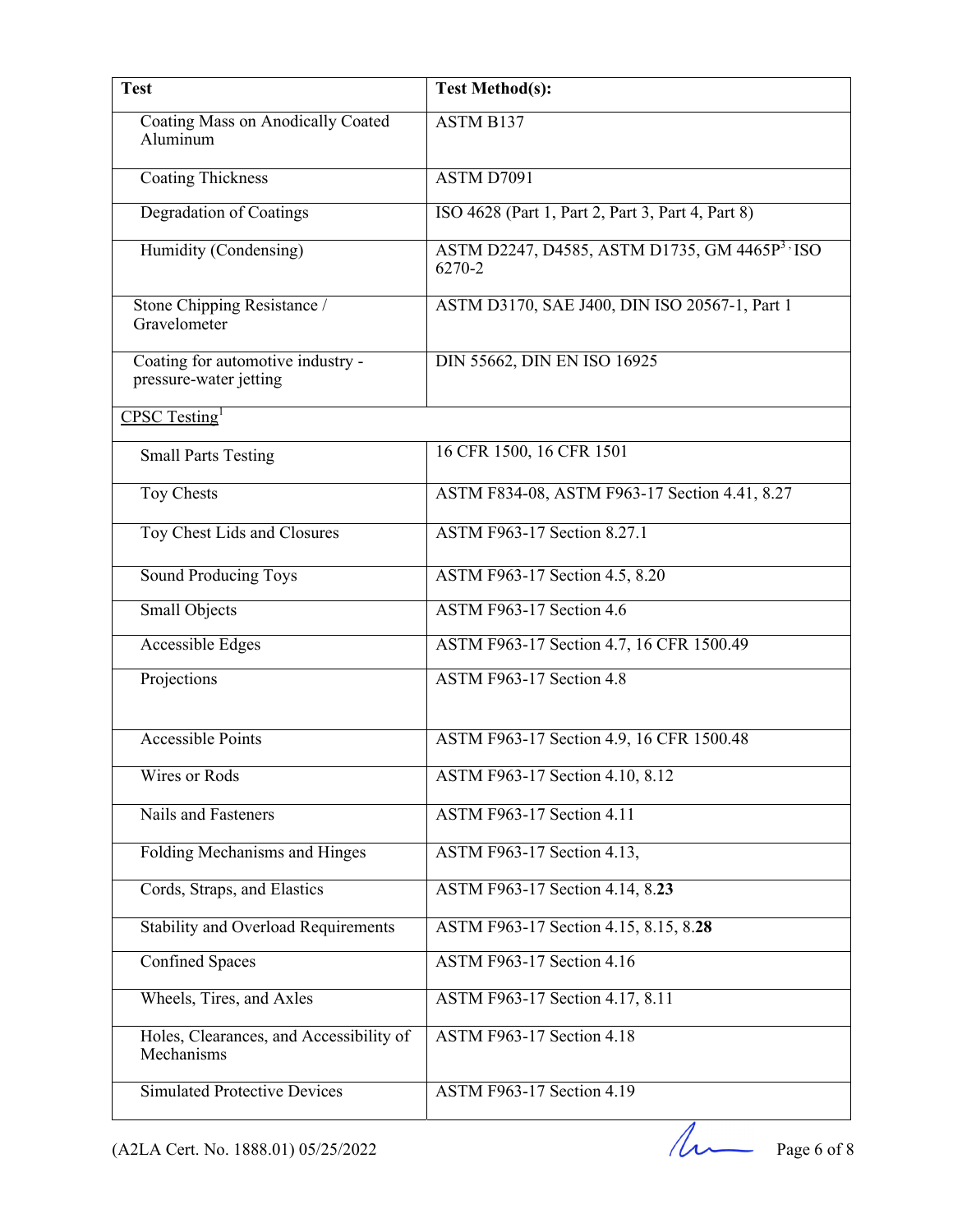| <b>Test</b>                                          | <b>Test Method(s):</b>                                                                                         |
|------------------------------------------------------|----------------------------------------------------------------------------------------------------------------|
| Pacifiers                                            | <b>ASTM F963-17 Section 4.20</b>                                                                               |
| <b>Toy Pacifiers</b>                                 | <b>ASTM F963-17 Section 4.20.2</b>                                                                             |
| Projectile Toys                                      | ASTM F963-17 Sections 4.21.2.3, 4.21.2.6, 4.21.3.3,<br>4.21.4                                                  |
| Teethers and Teething Toys                           | <b>ASTM F963-17 Section 4.22</b>                                                                               |
| Rattles                                              | <b>ASTM F963-17 Section 4.23</b>                                                                               |
| <b>Squeeze Toys</b>                                  | <b>ASTM F963-17 Section 4.24</b>                                                                               |
| <b>Battery Operated Toys</b>                         | ASTM F963-17 Section 4.25, 8.17, 8.18, 8.19                                                                    |
| Toys Intended to be Attached to a Crib<br>or Playpen | <b>ASTM F963-17 Section 4.26</b>                                                                               |
| Stuffed and Beanbag-Type Toys                        | ASTM F963-17 Section 4.27, 8.9.1                                                                               |
| Toy Gun Marking                                      | <b>ASTM F963-17 Section 4.30</b>                                                                               |
| Certain Toys with Spherical Ends                     | <b>ASTM F963-17 Section 4.32</b>                                                                               |
| Pompoms                                              | ASTM F963-17 Section 4.35, 8.16                                                                                |
| Hemispherical-Shaped Objects                         | <b>ASTM F963-17 Section 4.36</b>                                                                               |
| Yo-Yo Elastic Tether Toys                            | ASTM F963-17 Section 4.37, 8.23                                                                                |
| Magnets                                              | ASTM F963-17 Section 4.38, 8.24                                                                                |
| Jaw Entrapment in Handles and<br>Steering Wheels     | ASTM F963-17 Section 4.39                                                                                      |
| Overload of Ride-On Toys and Toy<br>Seats            | ASTM-F963-17 Section 8.28                                                                                      |
| Pacifier Testing                                     | 16 CFR 1511                                                                                                    |
| <b>Rattle Testing</b>                                | 16 CFR 1510                                                                                                    |
| <b>European Toy Safety</b>                           |                                                                                                                |
| Mechanical and Physical Properties                   | EN-71: Part 1 § 8.2–8.14, 8.16–8.20, 8.23, 8.24,<br>8.27, 8.28 (excluding earphones), $8.30 - 8.34.2$ , $8.35$ |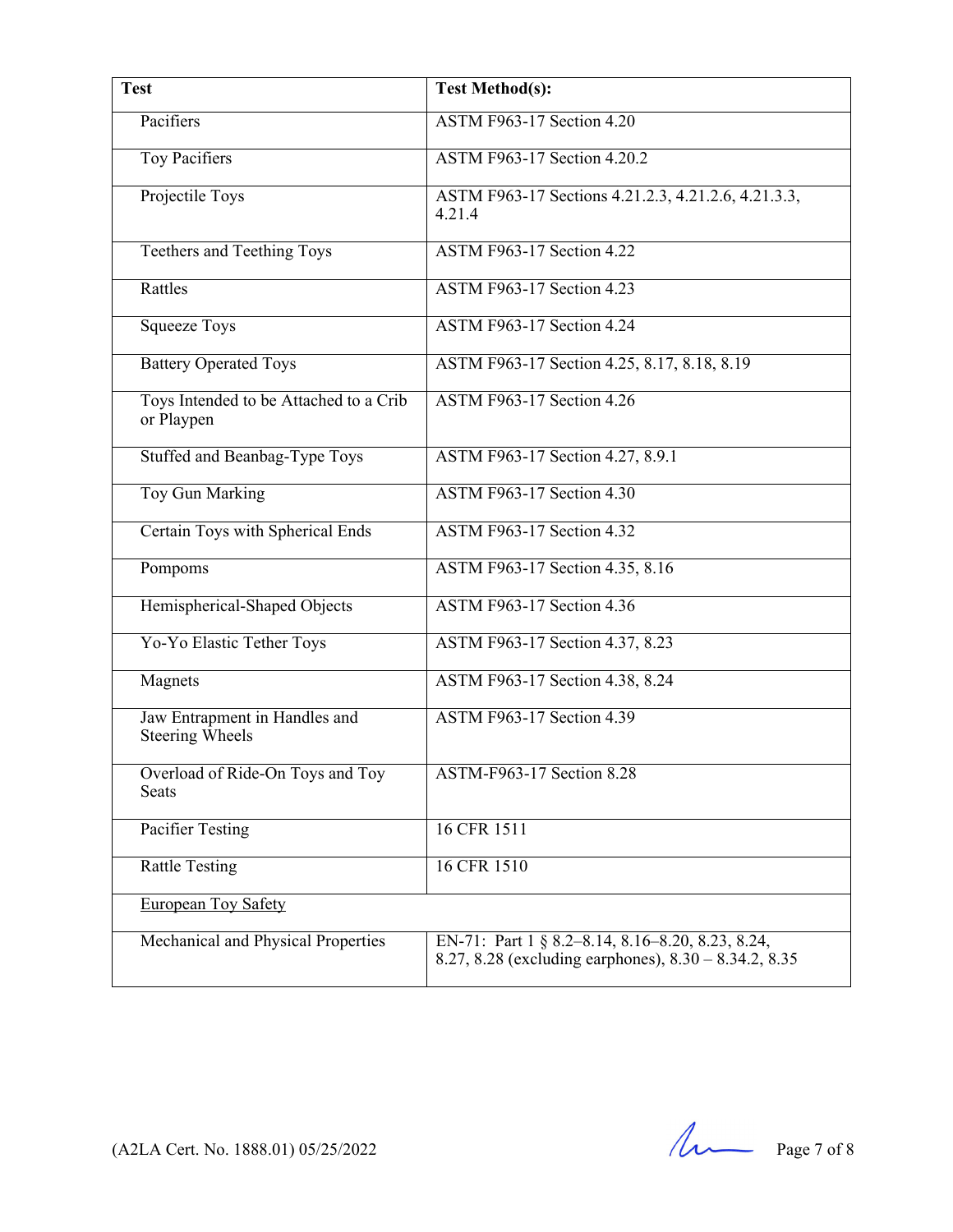<sup>1</sup>The Consumer Product Safety Improvement Act (CPSIA) requires that every children's product subject to a federal consumer product safety requirement be tested by a Consumer Product Safety Commission (CPSC) accepted laboratory for compliance with the applicable federal children's product safety requirements. Accreditation by A2LA does not infer acceptance by the CPSC. Please verify this organization's acceptance status by using the CPSC's searchable database, located at http://www.cpsc.gov/cgi-bin/labsearch/.

<sup>2</sup> Tests also performed in accordance with customer and industry standards directly related to the above listed testing parameters.

<sup>3</sup> This laboratory's scope contains withdrawn or superseded methods. As a clarifier, this indicates that the applicable method itself has been withdrawn or is now considered "historical" and not that the laboratory's accreditation for the method has been withdrawn.

(A2LA Cert. No. 1888.01) 05/25/2022 Page 8 of 8